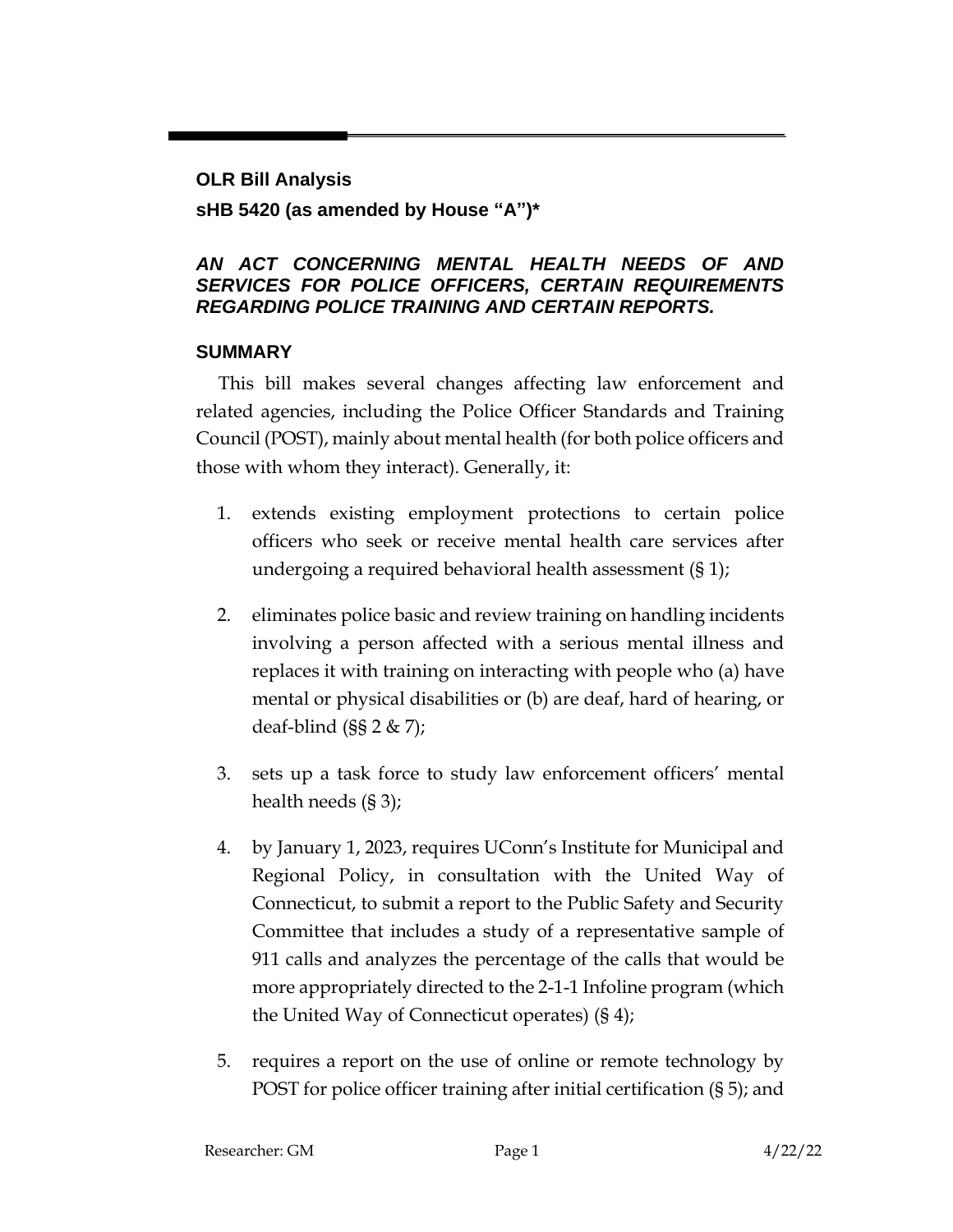6. requires the Department of Mental Health and Addiction Services (DMHAS) to report to the legislature about the Community and Law Enforcement for Addiction Recovery project's status (§ 6).

The bill also makes technical and conforming changes.

\*House Amendment "A" eliminates the underlying bill's \$100,000 FY 23 appropriation for DMHAS to give grants to nonprofit organizations to provide crisis intervention training to police officers.

EFFECTIVE DATE: Upon passage, except the repeal of the current training on handling incidents involving an individual affected with a serious mental illness is effective October 1, 2023.

## **§ 1 — EMPLOYMENT PROTECTIONS**

Existing law generally prohibits a law enforcement unit from discharging, disciplining, discriminating against, or penalizing a police officer it employs only because the officer, among other things, seeks or receives mental health care services. The bill extends this protection to officers who seek or receive services due to a required behavioral health assessment. (By law police officers must submit to a behavioral health assessment at least every five years as a condition of continued employment (CGS § 7-291e).)

Under existing law and the bill, the protection does not apply to officers who seek or receive mental health care services to avoid disciplinary action.

### **§§ 2 & 7 — OFFICER TRAINING CURRICULA**

Current law requires state and local police basic and review training to include a course on handling incidents involving a person affected with a serious mental illness (CGS § 7-294r). The bill eliminates this course requirement and instead requires POST to develop training curricula, by July 1, 2023, for police officers on interacting with people who (1) have mental or physical disabilities and (2) are deaf, hard of hearing, or deaf-blind. In developing both curricula, POST must first consult with individuals with these characteristics and advocates on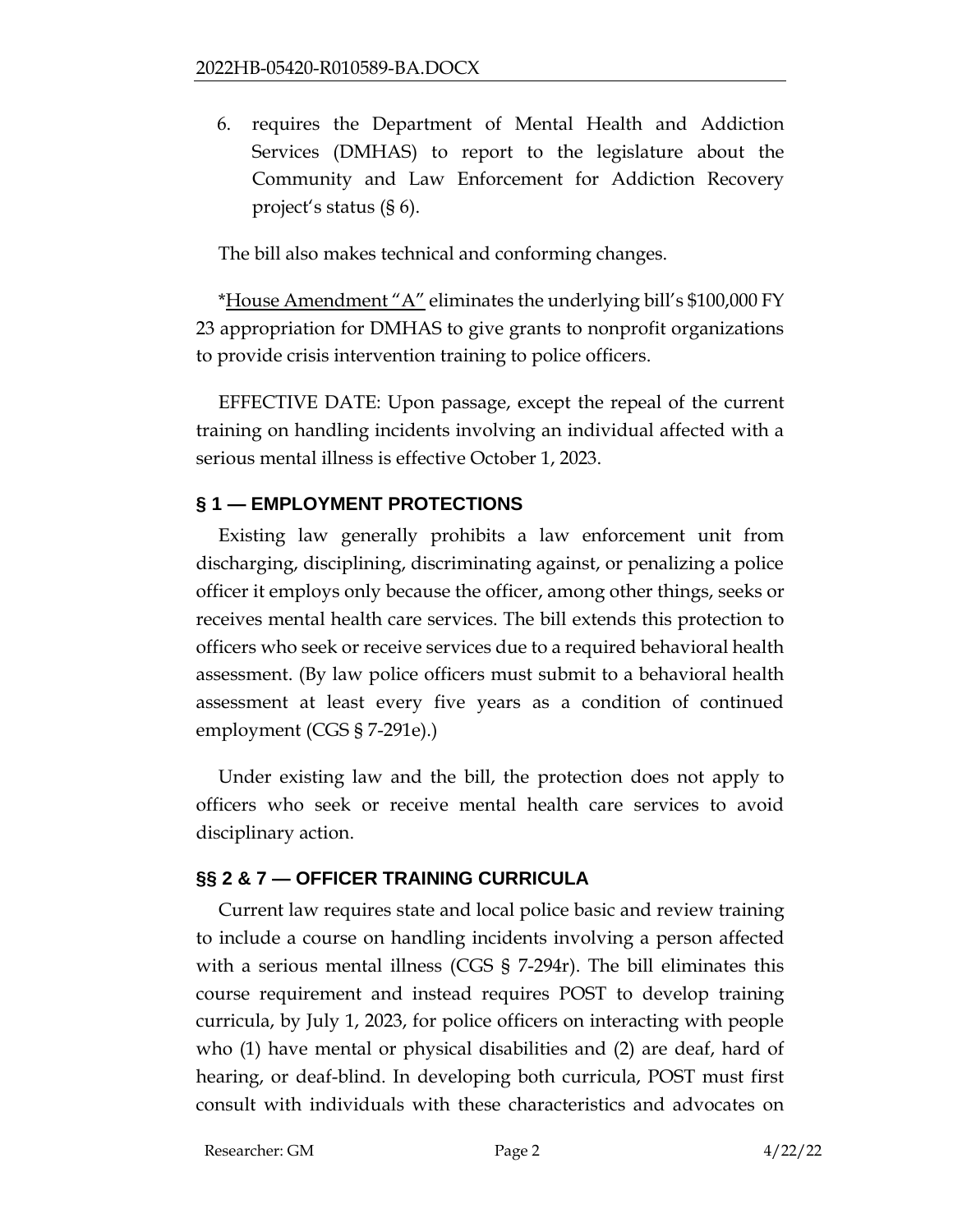their behalf. Beginning October 1, 2023, each police basic or review training program conducted or administered by POST, the State Police, or a municipal police department must include the new curricula.

Existing law, unchanged by the bill, requires police basic and review training programs to include training on handling incidents involving juveniles and adults with autism spectrum disorder, cognitive impairment, or nonverbal learning disorder (CGS §§ 7-294h).

## **§ 3 — MENTAL HEALTH TASK FORCE**

## *Purpose*

The bill creates an 11-member task force to study law enforcement officers' mental health needs. The task force must:

- 1. examine these officers' mental health needs;
- 2. list the programs that serve or could be available to serve them;
- 3. identify barriers to accessing those programs, such as issues of confidentiality and disclosure of treatment information; and
- 4. make recommendations for policies, practices, and legislation to address these officers' mental health needs, encourage officers to access programs, and eliminate access barriers.

Under the bill, the task force must submit a report with its findings and recommendations to the Public Safety and Security Committee by January 1, 2023.

## *Membership*

The task force consists of the Department of Emergency Services and Public Protection and DMHAS commissioners and POST chairperson, or their respective designees; two gubernatorial appointments; and six legislative appointments. Table 1, below, provides the qualifications for the appointed members.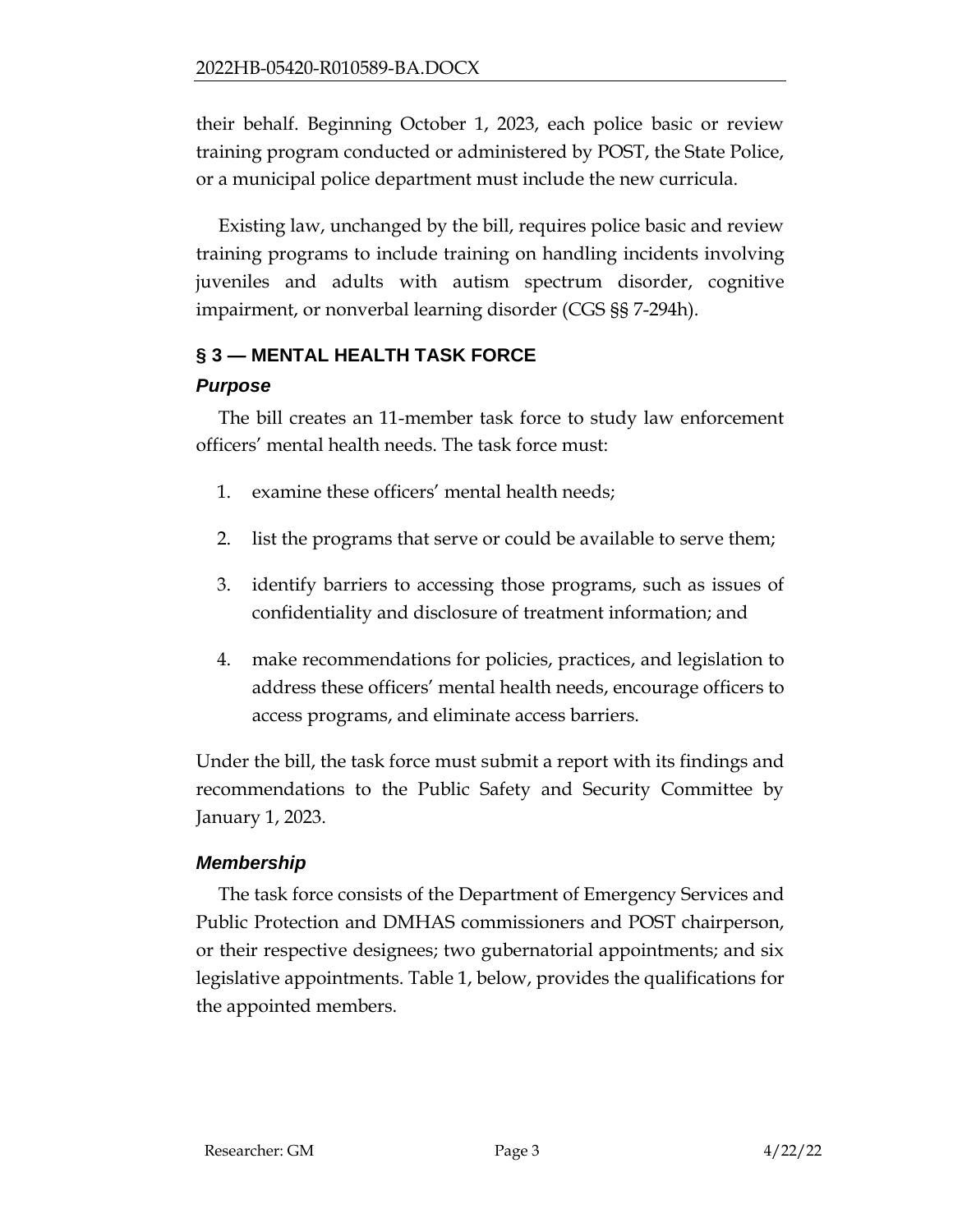| <b>Appointing Authority</b>  | <b>Qualification</b>                                                                                                                                                                |
|------------------------------|-------------------------------------------------------------------------------------------------------------------------------------------------------------------------------------|
| Governor                     | • a municipal police chief representing the<br><b>Connecticut Police Chiefs Association</b>                                                                                         |
|                              | a labor organization representative for<br>sworn members of municipal police<br>departments                                                                                         |
| House speaker                | a representative of the Honor Wellness<br>Center or another nonprofit organization<br>that provides mental health treatment for<br>police officers                                  |
| Senate president pro tempore | a representative of the Connecticut<br>$\bullet$<br>Alliance to Benefit Law Enforcement or<br>another nonprofit organization that trains<br>police officers on mental health issues |
| House majority leader        | • a labor organization representative for<br>sworn members of the State Police                                                                                                      |
| Senate majority leader       | a police officer from a municipal police<br>department                                                                                                                              |
| House minority leader        | • a representative of the Police Officers<br><b>Association of Connecticut</b>                                                                                                      |
| Senate minority leader       | a police officer from a municipal police<br>department                                                                                                                              |

**Table 1: Task Force Appointments and Qualifications**

Under the bill, the appointing authorities must make their appointments within 30 days after the bill's passage and fill any vacancies. The legislative appointments may be legislators.

The bill requires the House speaker and the Senate president to select the task force's chairpersons from among its members. The chairpersons must schedule and hold the task force's first meeting within 60 days after the bill's passage.

### *Administration*

The Public Safety and Security Committee's administrative staff serves as task force staff. The task force terminates when it submits its report or January 1, 2023, whichever is later.

### **§ 5 — ONLINE POLICE TRAINING REPORT**

Under existing law, POST may (1) develop an interactive electronic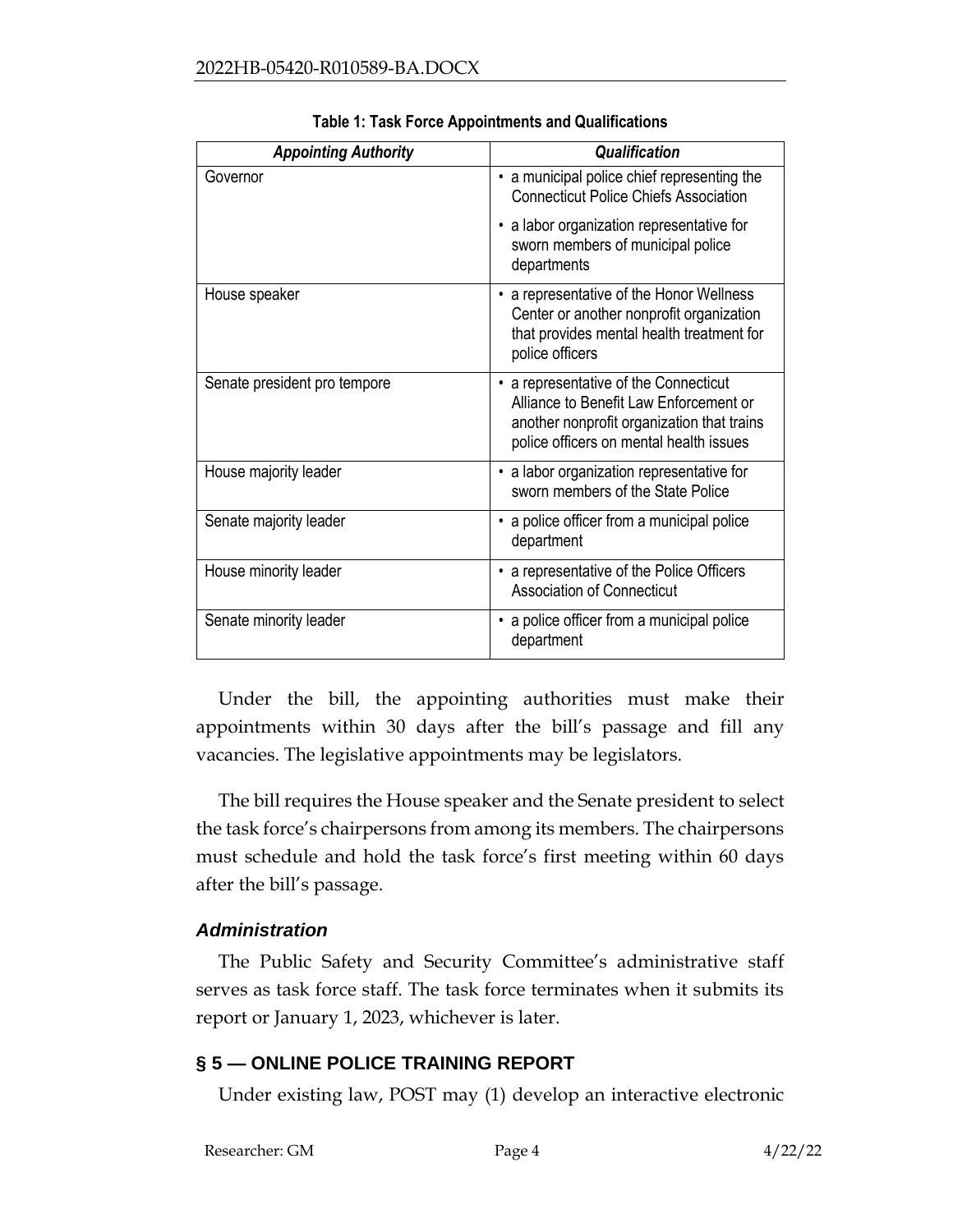computer platform to administer training courses and (2) authorize police officers to complete certified review training at a local police department facility using the platform (CGS § 7-294d(a)(9)). The bill requires POST, by January 1, 2023, to submit a report to Public Safety and Security Committee that:

- 1. provides the implementation status of its interactive electronic computer platform;
- 2. describes any criteria it used to determine when officers may use the platform to complete certified review training;
- 3. determines whether any other police officer training that is required after initial certification may be done through the platform or another online or remote format without compromising training quality; and
- 4. recommends any legislation necessary to carry out its findings.

## **§ 6 — COMMUNITY AND LAW ENFORCEMENT FOR ADDICTION RECOVERY REPORT**

The bill requires DMHAS to submit a report to the Public Safety and Security Committee by January 1, 2023, that examines its Community and Law Enforcement for Addiction Recovery project. The report must include (1) an analysis of whether the project has successfully achieved its goals, (2) recommendations on improving the project, and (3) whether it should be expanded throughout the state.

# **BACKGROUND**

## *Law Enforcement Unit and Police Officers*

By law, a "law enforcement unit" is any state or municipal agency or department (or tribal agency or department created and governed under a memorandum of agreement) whose primary functions include enforcing criminal or traffic laws; preserving public order; protecting life and property; or preventing, detecting, or investigating crime.

"Police officers" generally are sworn members of an organized local police department or the State Police; appointed constables who